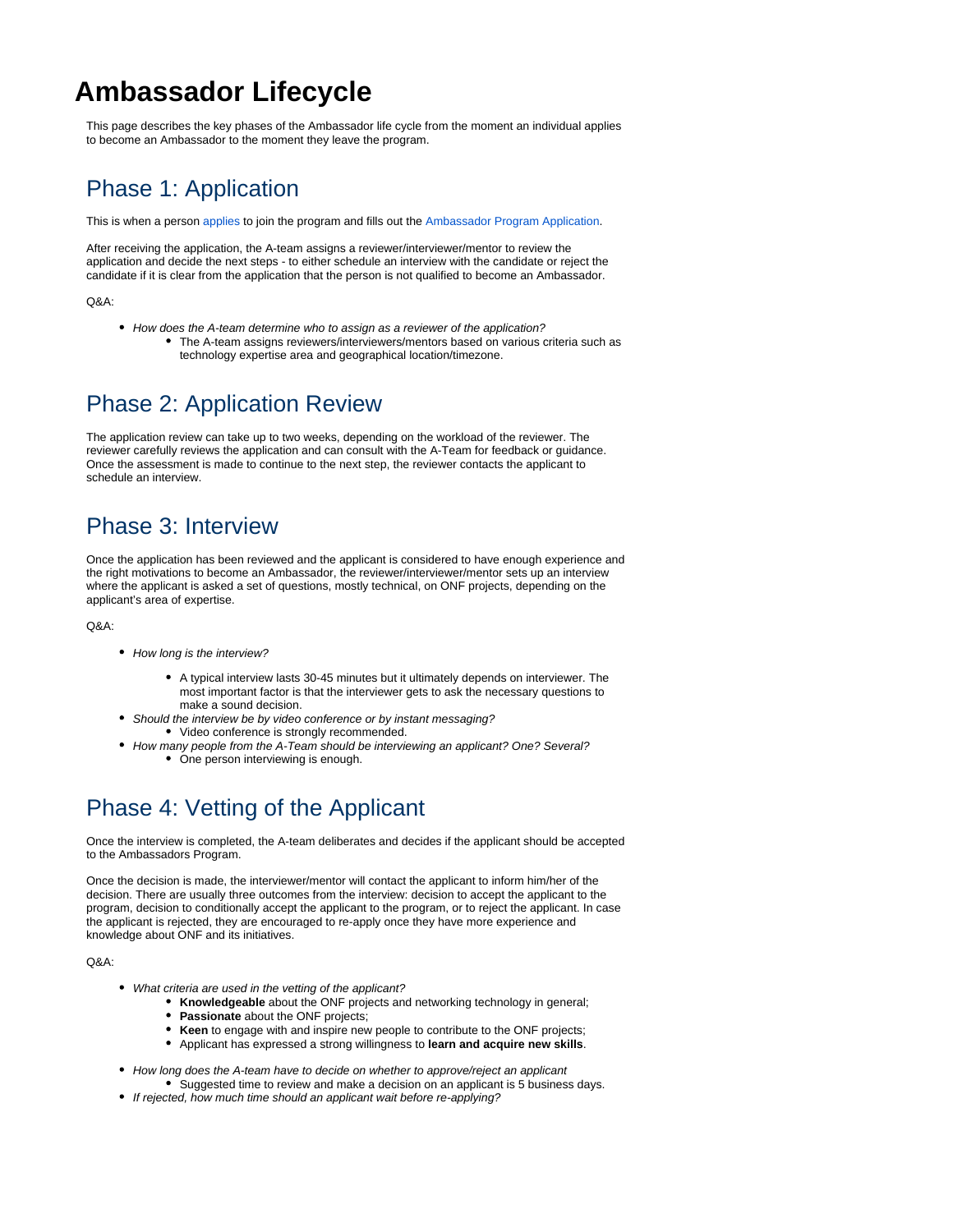- It is not about the time, but about the knowledge that the applicant is expected to gain during this period. Usually, an applicant should wait at least two months before reapplying, which gives him/her enough time to brush up knowledge of ONF and its initiatives.
- How is the decision made ? Using what tool?
	- If the interviewer wants to reject an application, he/she needs to write a short summary of interview and share with A-team so it can vote via email. The A-team has 72 hours to vote.
- Should there be a unanimous vote from the A-team? A majority vote?
	- Vote should be a majority vote (i.e., at least three votes favorable out of the 5-member A-team).
- Can an applicant appeal the decision? If so, how?
	- Yes, the applicant can appeal the decision by sending an email to the A-team and the A-team has one week to re-assess the decision.

#### Phase 5: On-boarding

Once the Ambassador has been accepted to the program, that's when the fun begins. A mentor is assigned to him/her for the on-boarding period (usually a month or two) during which a mentor is on point to help the ambassador become familiar with the program and their responsibilities, but also provide any type of guidance and support necessary.

During the on-boarding phase, the new Ambassador must create his/her profile page and go through some mandatory training and reading, as advised by his/her mentor.

 $ORA$ 

- How is the mentor selected?
	- Usually, but not always, the mentor is the person who interviewed the Ambassador candidate. The A-team assigns interviewers/mentors based on various criteria such as technology expertise area and geographical location/timezone.
- Is a mentor assigned to a Ambassador indefinitely?
	- A mentor is a mentor for life  $\mathbb{C}$ . But, of course, if there are any issues or problems, both the Ambassador and the mentor can bring those to the attention of the A-team and a new mentor can be assigned.
- Is one or two months of on-boarding enough?
	- This is the recommended duration of on-boarding process. We need the Ambassador to become active rather quickly so as to be able to assume his/her duties.
- Are the readings and training for the on-boarding mandatory?
	- The mentor needs to strongly encourage the ambassador to go through the list of required readings and tutorials that all ambassadors need to go through once they have joined the program.

### Phase 6: Regular Check-in

Once the on-boarding period is over, the Ambassadors is expected to "fly with his/her own wings" and start fulfilling their four core responsibilities as Ambassadors:

- **Represent** ONF and its initiatives in his/her region;
- $\bullet$ **Promote** ONF projects and its mission;
- **Inspire**, **recruit,** and **support** new contributors;
- **Document** clearly all his/her activities for the benefit of the broader community.

As a way to ensure that the Ambassador is effectively supported and that the A-team has full visibility of the Ambassadors' activities, needs, and concerns, a regular check-in is recommended between the Ambassador and his/her mentor. In addition, in January of each year, ONF will conduct a yearly Ambassador check-in survey where all Ambassadors can summarize their previous year's activities and plans for the next year.

Q&A:

- How frequent should the check-in with the mentor be?
	- Monthly check-ins seems to be an appropriate frequency, but you can agree with you mentor to whatever seems to work best for you.
	- What is the minimum accepted level of activity for an Ambassador?
	- The ambassador needs to have accomplished at least one activity that touches on one of the four areas of responsibility (as described above) every month.
- What happens if the Ambassador has not been active since the last check-in?
	- The whole idea of the program is for Ambassadors to be active in their roles. But since this is a voluntary program, no-one can force the Ambassadors to be active. However, extended inactivity will result in the Ambassador being removed from the program (see below). The key is communication, please communicate with your mentor to inform him /her of your plans.